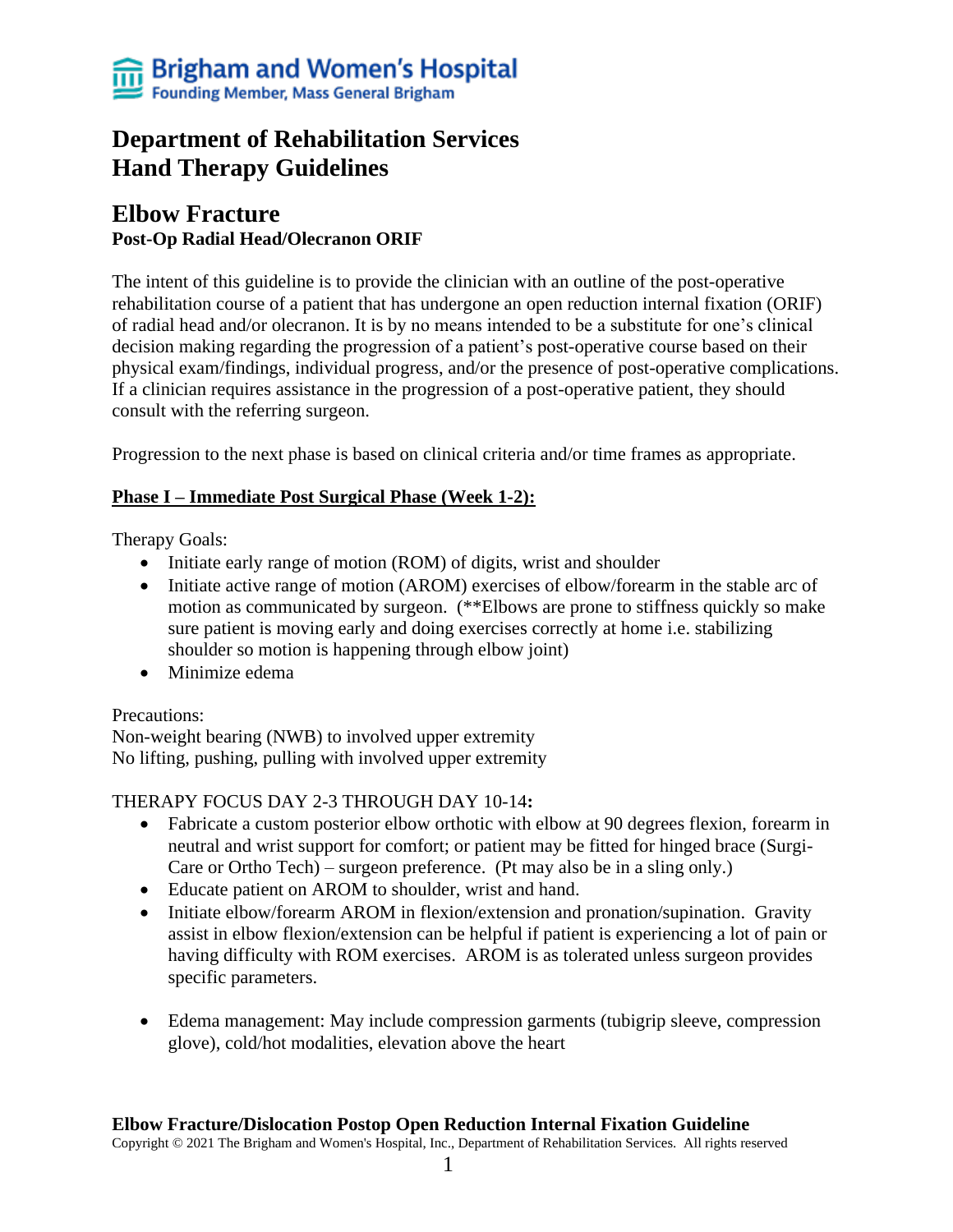

#### **Phase II – Protection Phase (Week 2-6):**

Therapy Goals:

- Focus therapeutic exercise on increasing ROM to elbow and forearm.
- Orthotic/Brace: At 4 weeks out of orthotic at home but continue to wear in crowds and to bed at night.
- Patient to use hand for light ADLs while in splint (up to 3-4 weeks); Progression of light functional activities out of splint at 4 weeks post op.

Precautions: NWB to involved upper extremity No heavy lifting

Criteria for progression to the next phase:

Improving elbow/forearm motion with minimal pain; ROM measurements taken weekly to assess progression of ROM.

#### THERAPY FOCUS WEEK 2-3:

- A, AAROM to elbow and forearm
- Edema management: ongoing use of elevation, cold/hot modalities, compression garments
- Orthotic worn except for hygiene and exercises
- Light ADLs using hand of involved extremity with orthotic in place

#### THERAPY FOCUS WEEKS 3-6:

- A, AA and PROM to elbow and forearm PROM can begin at week 4
- Start to wean from splint/brace at week 4; continue to wear when out of the house and to bed at night
- Initiate scar management: after sutures removed and incision well healed, begin scar mobilization, scar pad if indicated.
- Initiate functional activities as tolerated out of splint/brace at 3-4 weeks: start with lighter tasks such as dressing, bathing, grooming.
- Light lifting pound/weight limit as per surgeon instruction.

#### **Phase III – Intermediate phase (Week 6-12):**

Therapy Goals:

- Regain full ROM elbow/forearm
- Regain functional strength of extremity as evidenced by ability to return to previous level of function; Functional Outcome Measure (e.g. QuickDASH)
- Return to previous level of function and independence in basic/instrumental activities of daily living (I/ADLs).

#### **Elbow Fracture/Dislocation Postop Open Reduction Internal Fixation Guideline**

Copyright © 2021 The Brigham and Women's Hospital, Inc., Department of Rehabilitation Services. All rights reserved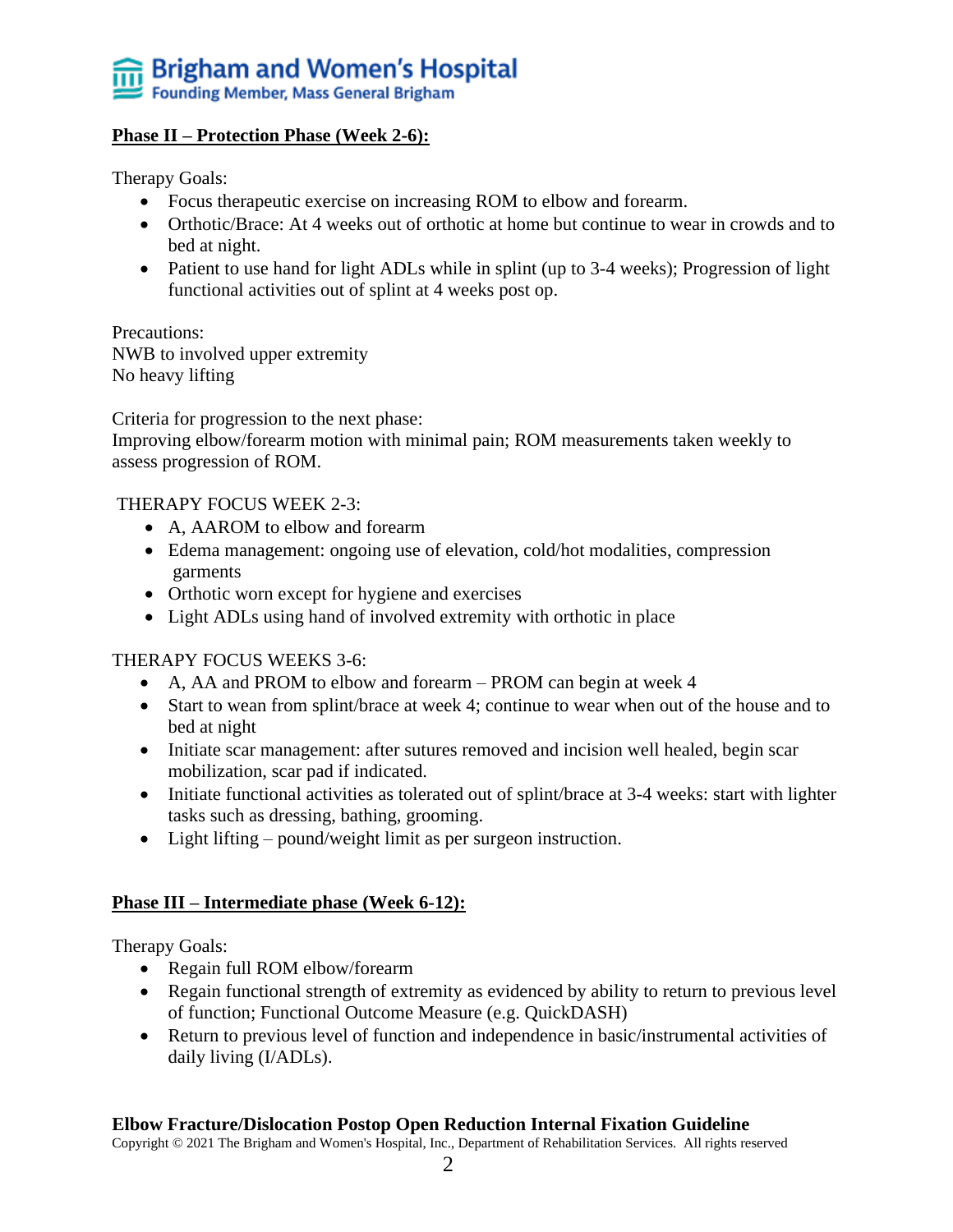# **Brigham and Women's Hospital**<br>Founding Member, Mass General Brigham

#### Precautions:

Patient can start weight bearing on involved extremity: Begin with weightbearing on tabletop or countertop then progress to wall and quadruped as tolerated.

#### THERAPY FOCUS WEEKS 6-12:

- Orthotic can be discontinued by week 6
- Initiate use of static progressive orthotic (if indicated) per surgeon orders.
- Progress w/PROM
- Progress integration of involved extremity into functional activities without orthotic as tolerated according to comfort level with task; IADLs such as vacuuming, house cleaning, yard work.
- Initiate the following joint mobilizations to increase elbow/forearm ROM: 1) Humeral Ulnar joint: medial and lateral glides to promote both flexion and extension. 2) Humeral Radial joint: dorsal glide for extension, volar glide for flexion. 3)Proximal radio-ulnar joint: ventral glide of radius for supination; dorsal glide of radius for pronation.
- Begin progressive resistive exercises to elbow at week 6-8.
- Progress with weight bearing activities: wall pushups, quadruped, modified pushups against gravity.

#### **Phase IV – Advanced strengthening phase (week 12-20):**

*Typically, formal outpatient therapy is completed by week 8-12 and patient continues to work on strengthening exercises independently or in a work conditioning program or with a trainer.*

Therapy Goals:

- Return to work for patients whose jobs require heavier lifting/activities such as laborers.
- Return to sport for athletes.

Jen Botsford, OT Gayle Lang, OT 4/2021 Nancy Kelly, OT

#### Author: Reviewer: